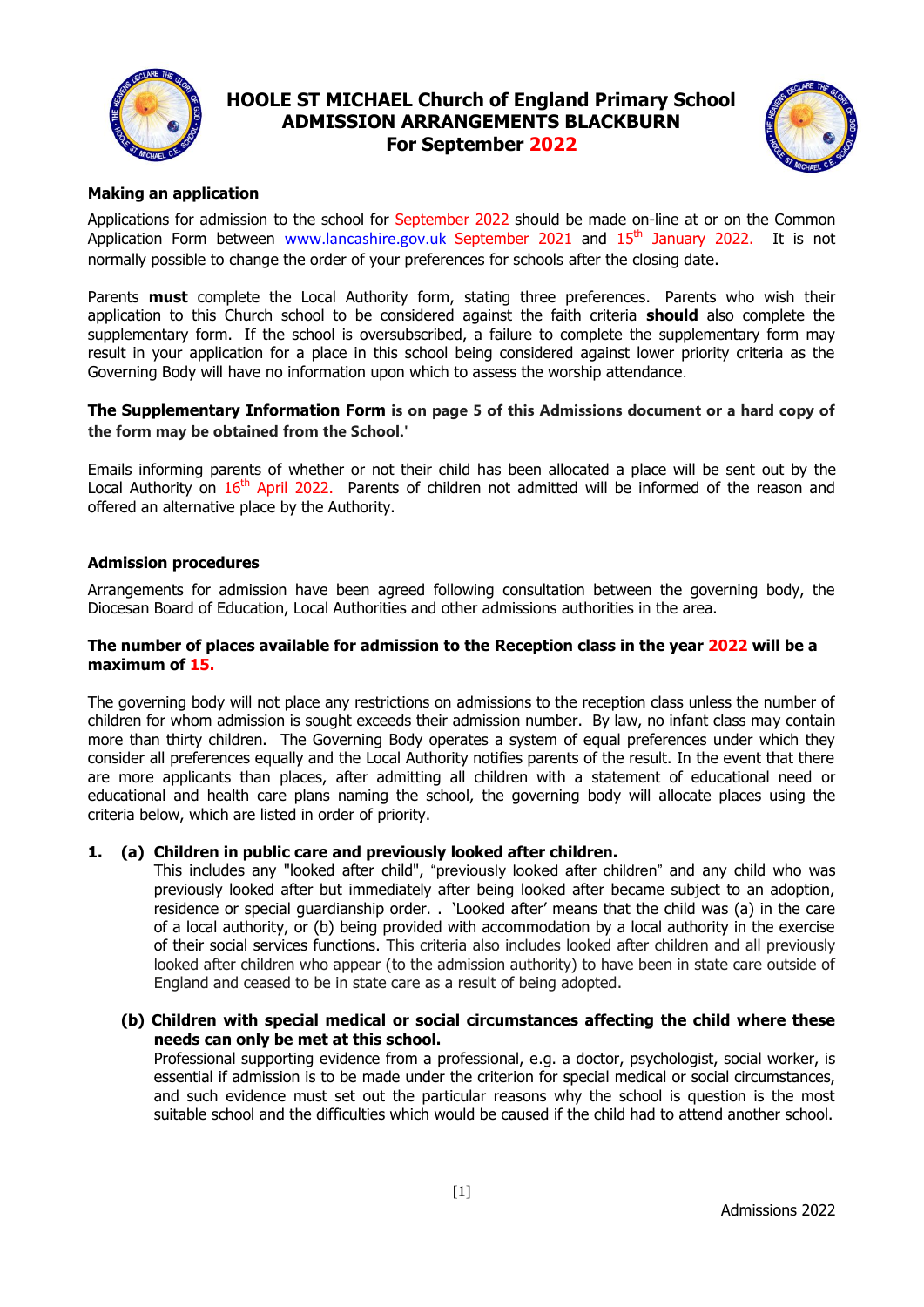**2. Children who have a sibling attending the school on the date of application and on the date of admission.**

Siblings include step, half, foster, adopted brothers and sisters living at the same address.

- **3. Children whose parents live within the ecclesiastical parish of St Michael's and All Angels CE Church, Much Hoole**
	- **\* (a) Children with a parent/guardian worshipping in a church in membership of Churches Together in England.**
		- **(b) Other children**

A map showing the boundaries is attached.

- **4. Children whose parents live outside the ecclesiastical parish of St Michael's and All Angels CE Church, Much Hoole**
	- **\*(a) Children with a parent/guardian worshipping in a church in membership of Churches Together in England.**
	- **(b) Other children.**

**\*** Our criteria require the parent to have attended their place of worship a minimum of monthly attendance at church at public worship for over at least the six months prior to 1st September 2021.

 **"**In the event that during the period specified for attendance at worship the church has been closed for public worship and has not provided alternative premises for that worship, the requirements of these [admissions] arrangements in relation to attendance will only apply to the period when the church or alternative premises have been available for public worship".

#### **The governors will request confirmation of this from the relevant member of the clergy.**

#### **Tie break**

Where there are more applicants for the available places within a category, then the distance between the Ordnance Survey address points for the school and the home measured in a straight line will be used as the final determining factor, nearer addresses having priority over more distant ones. This address point is within the body of the property and usually located at its centre. Where two addresses have the same distance, or the cut off point is for addresses within the same building, then the Local Authority's system of a random draw will determine which address(es) receive the offer(s).

#### **Admissions information:**

In 2017, there were 42 applications for 17 places. 1 place allocated through Appeal. **18 intake** In 2018, there were 48 for 17. places. **17 intake** In 2019, there were 28 for 17. 6 first choice offers accepted their place. **6 intake** In 2020, there were 52 for 17. 3 places were allocated through Appeal. **20 intake** In 2021, there were 28 for 15. 12 first choice offers accepted their place. **12 intake**

#### **Late applications for admission**

Where there are extenuating circumstances for an application being received after the last date for applications, and it is before the governors have established their list of pupils to be admitted, then it will be considered alongside all the others.

Otherwise, applications which are received after the last date will be considered after all the others, and placed on the waiting list in order according to the criteria.

## **Waiting list**

Where we have more applications than places, the admissions criteria will be used. Children who are not admitted will have their name placed on a waiting list. The names on this waiting list will be in the order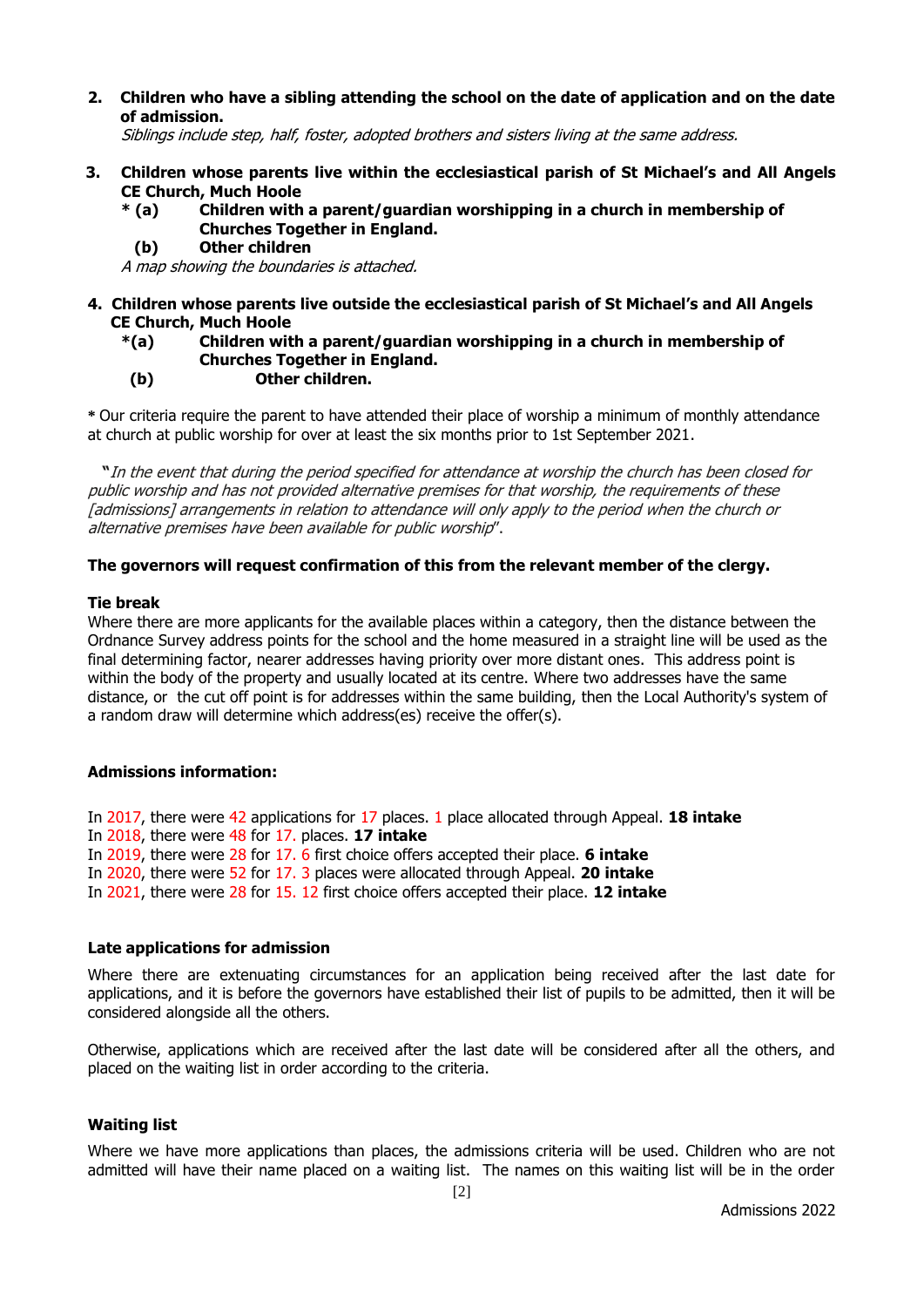resulting from the application of the admissions criteria. Since the date of application cannot be a criterion for the order of names on the waiting list, late applicants for the school will be slotted into the order according to the extent to which they meet the criteria. Thus it is possible that a child who moves into the area later to have a higher priority than one who has been on the waiting list for some time. If a place becomes available within the admission number, the child whose name is at the top of the list will be offered a place. This is not dependent on whether an appeal has been submitted.

This waiting list will operate for the **31 December 2022**

#### **Address of pupil**

The address used on the school's admission form must be the current one at the time of application, i.e. the family's main residence. If the address changes subsequently, the parents should notify the school. Where the parents live at different addresses, and there is shared parenting, the address used will normally be the one where the child wakes up for the majority of Monday to Friday mornings. If there is any doubt about this, then the address of the Child Benefit recipient will be used. Parents may be asked to show evidence of the claim that is being made for the address, e.g. identity cards of various sorts showing the child's address as the one claimed. Where there is dispute about the correct address to use, the governors reserve the right to make enquiries of any relevant third parties, e.g. the child's GP, Council Tax Office, Electoral Registration Officer, utilities provider. For children of UK Service personnel and other Crown Servants returning to the area proof of the posting is all that is required.

#### **Non-routine or in-year admissions**

It sometimes happens that a child needs to change school other than at the "normal" time; such admissions are known as non-routine or in-year admissions. Parents wishing their child to attend this school should arrange to visit the school. They will be provided with an application form once they have a definite local address. If there is a place in the appropriate class, then the governors will arrange for the admission to take place. If there is no place, then the admissions committee will consider the application and information about how to appeal against the refusal will be provided. Appeals for children moving into the area will not be considered until there is evidence of a permanent address, e.g. exchange of contracts or tenancy agreement with rent book.

Please note that you cannot re-apply for a place at a school within the same school year unless there has been relevant, significant and material change in the family circumstances.

#### **Appeals**

Where the governors are unable to offer a place because the school is over subscribed, parents have the right to appeal to an independent admission appeal panel, set up under the School Standards and Framework Act, 1998, as amended by the Education Act, 2002. **Parents should notify the LocaL Authority by 1st May 2022**. Parents will have the opportunity to submit their case to the panel in writing and also to attend in order to present their case. **You will normally receive 14 days' notice of the place and time of the hearing.**

Appeals which are received after the deadline will be slotted into the schedule where this is possible. There is no guarantee that this will happen and late appeals may be heard after the stipulated date at a second round of hearings. The schedule is subject to change depending upon the availability of appeal panel members, clerks, venues and the number of appeals for each school (which will vary year on year).

Please note that this right of appeal against the governors' decision does not prevent you from making an appeal in respect of any other school.

#### **Fraudulent applications**

Where the governing body discovers that a child has been awarded a place as the result of an intentionally misleading application from a parent (for example a false claim to residence in the catchment area or of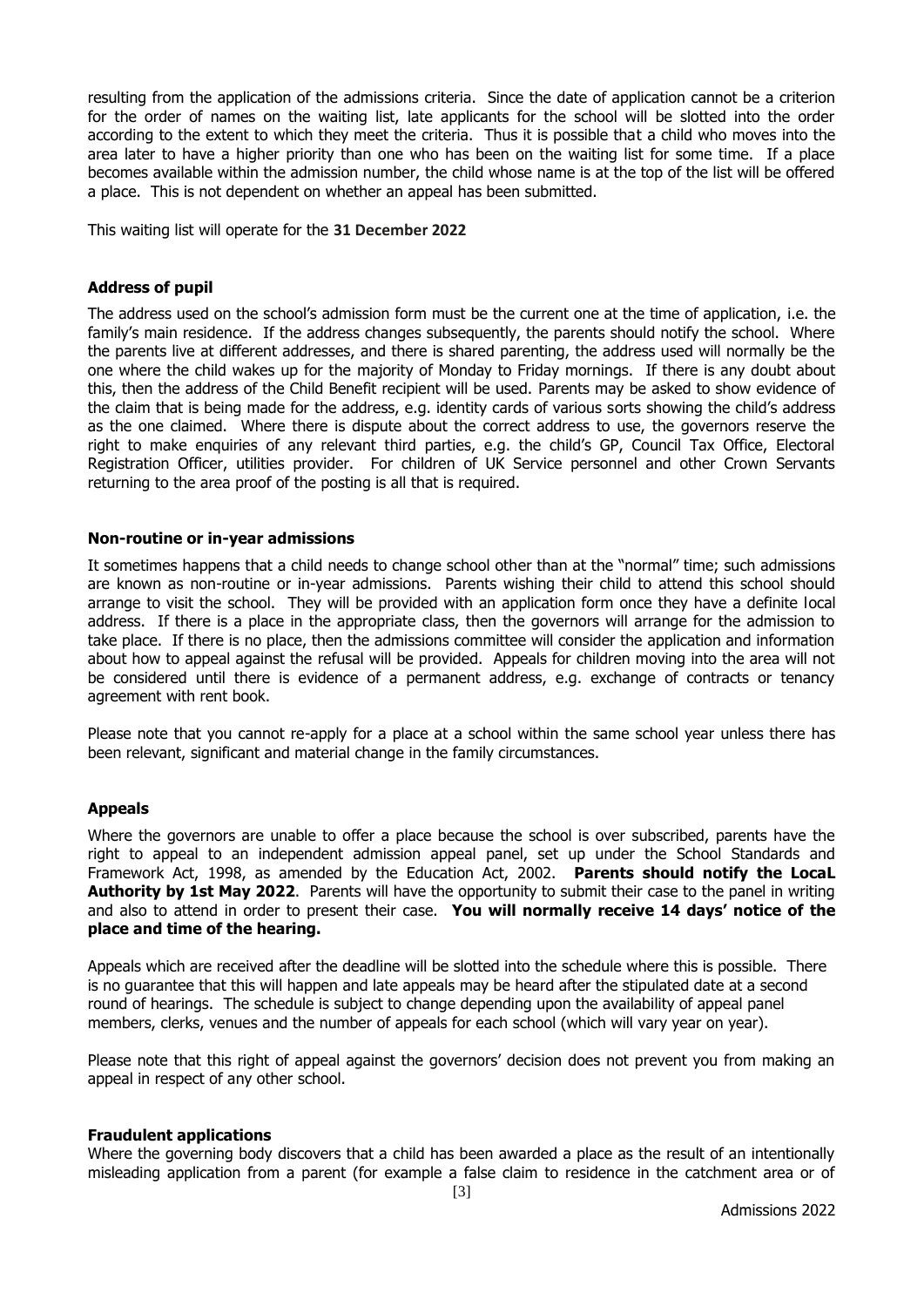involvement in a place of worship) which effectively denies a place to a child with a stronger claim, then the governing body is required to withdraw the offer of the place. The application will be considered afresh and a right of appeal offered if a place is refused.

## **Deferred admission**

If your child is due to start school during the next academic year, it is important that you apply for a place for September. If your child's fifth birthday is between the months of September and December, then, if you wish it, admission may be deferred until January; if it is between January and April, then admission may be deferred until the start of the summer term though it is likely to be in your child's interest to start no later than January. You may also request that your child attend school part time until he/she reaches his/her fifth birthday.

## **Admission of children outside of their normal age group**

Parents may seek a place for their child outside of their normal age group, for example, if a child is gifted and talented or has experienced problems such as ill health. In addition, the parents of a summer born child<sup>1</sup> may choose not to send that child to school until the September following their fifth birthday and may request that they are admitted out of their normal age group – to reception rather than year 1. Admission Authorities **must** make clear in their admission arrangements the process for requesting admission out of the normal age group.

Admission authorities **must** make decisions on the basis of the circumstances of each case and in the best interests of the child concerned. This will include taking account of the parent's views; information about the child's academic, social and emotional development; where relevant, their medical history and the views of a medical professional; whether they have previously been educated out of their normal age group; and whether they may naturally have fallen into a lower age group if it were not for being born prematurely. They **must** also take into account the views of the head teacher of the school concerned. When informing a parent of their decision on the year group the child should be admitted to, the admission authority **must** set out clearly the reasons for their decision.

Where an admission authority agrees to a parents' request for their child to be admitted out of their normal age group and. As a consequence of that decision, the child will be admitted to a relevant age group (ie the age group to which pupils are normally admitted to the school) the local authority and admission authority **must** process the application as part of the main admissions round, unless the parental request is made too late for this to be possible, and on the basis of their determined admission arrangements only, including the application oversubscription criteria where applicable. They **must** not give the application lower priority on the basis that the child is being admitted out of their normal age group. Parents have a statutory right to appeal against refusal of a place at a school for which they have applied. This right does not apply if they are offered a place at the school but it is not in their preferred age group.

## **Twins, etc**

Where there are twins, etc wanting admission and there is only a single place left within the admission number, then the governing body will exercise as much flexibility as possible within the requirements of infant class sizes. In exceptional circumstances cases we are now able to offer places for both twins and all triplets, even when this means breaching infant class size limits.

 $\overline{a}$ <sup>1</sup> The term summer born children relates to all children born from 1April to 31 August. These children reach compulsory school age on 31August following their fifth ( or on their fifth birthday if it falls on 31 August) It is likely that most requests for summer born children admitted out of their normal age group will come from parents of children born in the later summer months or those born prematurely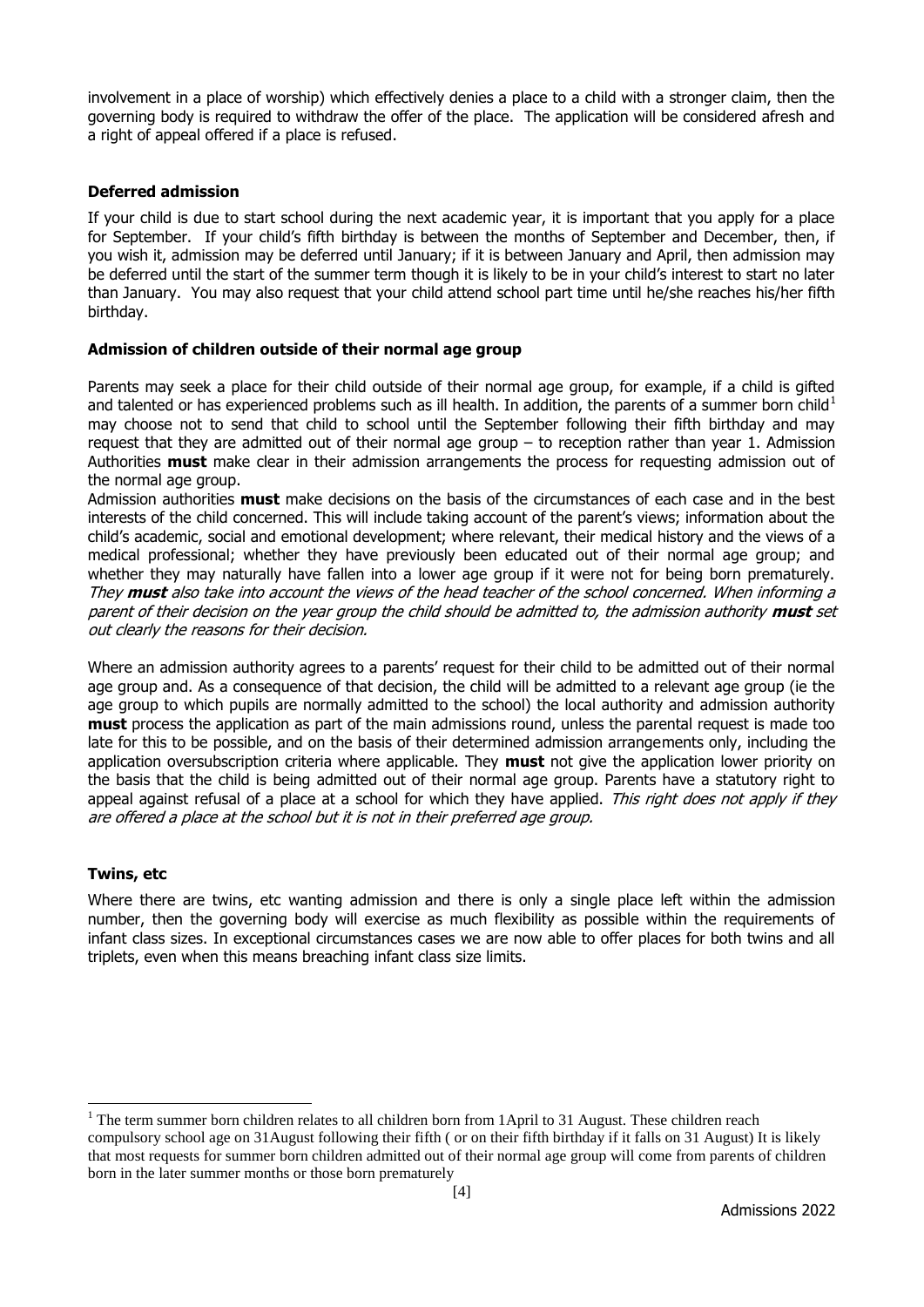# **Diocesan Supplementary Information Form Admission to primary school, 2022**

# **Hoole St Michael Church of England Primary School**

## **Name of child**:

| Date of birth $\ldots \ldots \ldots \ldots \ldots$ |  |
|----------------------------------------------------|--|

| Contact telephone number |  |  |  |  |  |  |  |  |  |  |  |  |  |  |  |  |  |  |  |  |  |  |  |  |  |
|--------------------------|--|--|--|--|--|--|--|--|--|--|--|--|--|--|--|--|--|--|--|--|--|--|--|--|--|

## **If you are applying to this school on faith grounds, please complete the**

## **following sections:**

Our criteria require the parent to have attended their place of worship a minimum of monthly attendance at church at public worship for over at least the six months prior to  $1<sup>st</sup>$  September 2021

**"**In the event that during the period specified for attendance at worship the church has been closed for public worship and has not provided alternative premises for that worship, the requirements of these [admissions] arrangements in relation to attendance will only apply to the period when the church or alternative premises have been available for public worship".

**Place of worship** one of parents / guardians regularly attends:

Name of place of worship . . . . . . . . . . . . . . . . . . . . . . . . . . . . . . . . . . . . . . . . . . . . . . Address . . . . . . . . . . . . . . . . . . . . . . . . . . . . . . . . . . . . . . . . . . . . . . . . . . . . . . . . . . . . . . . . . . . . . . . . . . . . . . . . . . . . . . . . . . . . . . . . . . . . . . . . . . . . . . . . . . . . . . . . . . . .

# **Name of vicar / priest / minister / faith leader / church officer**:

. . . . . . . . . . . . . . . . . . . . . . . . . . . . . . . . . . . . . . . . . . . . . . . . . . . . . . . . . . Address . . . . . . . . . . . . . . . . . . . . . . . . . . . . . . . . . . . . . . . . . . . . . . . . . . . . . . . . . . . . . . . . . . . . . . . . . . . . . . . . . . . . . . . . . . . . . . . . . . . . . . . . . . . . . . . . . . . . . . . . . . . .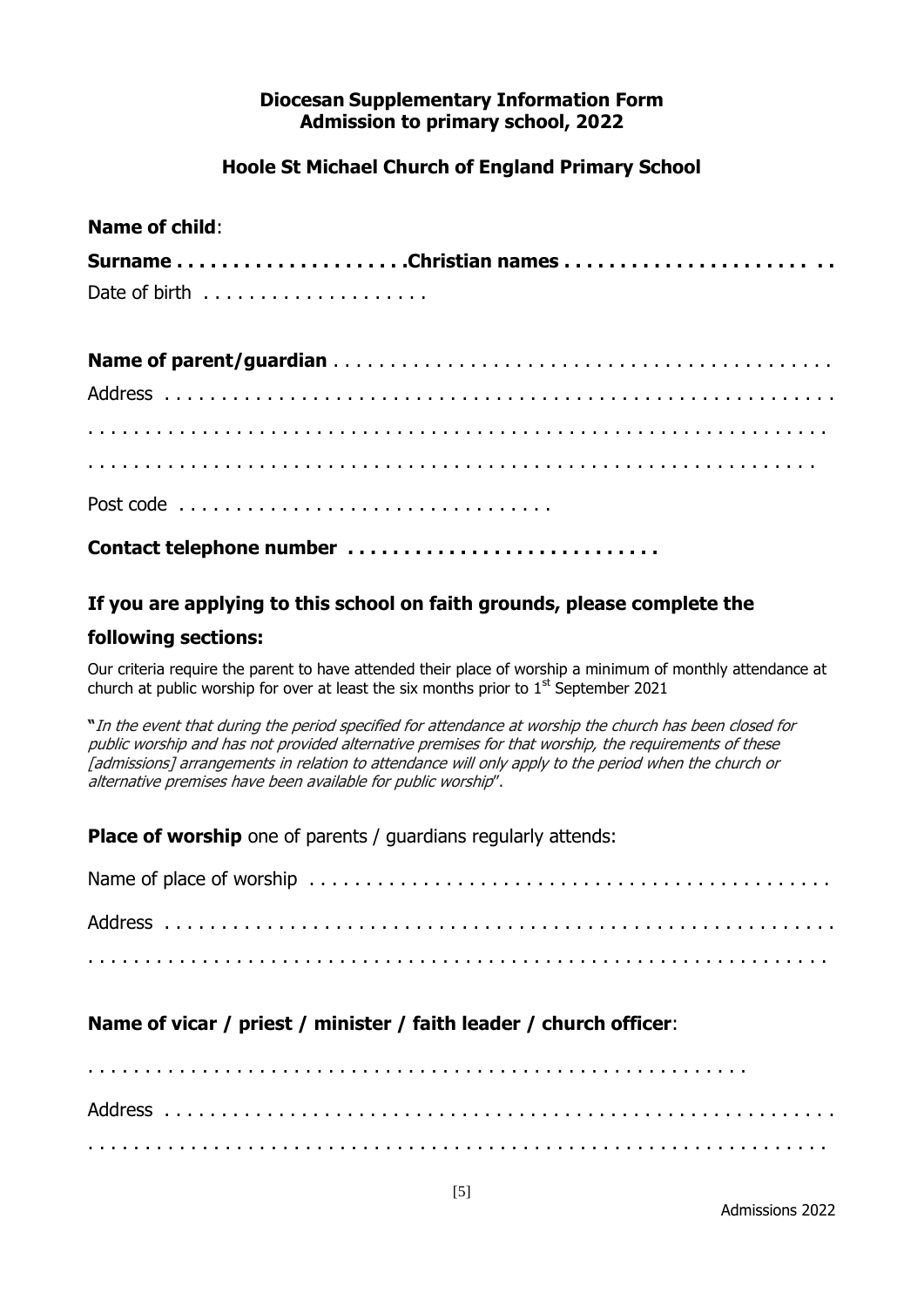# **Your faith leader will be contacted in order to provide the information.**

Return this form to the school before  $15<sup>th</sup>$  January 2022.

# **Map showing boundaries:**